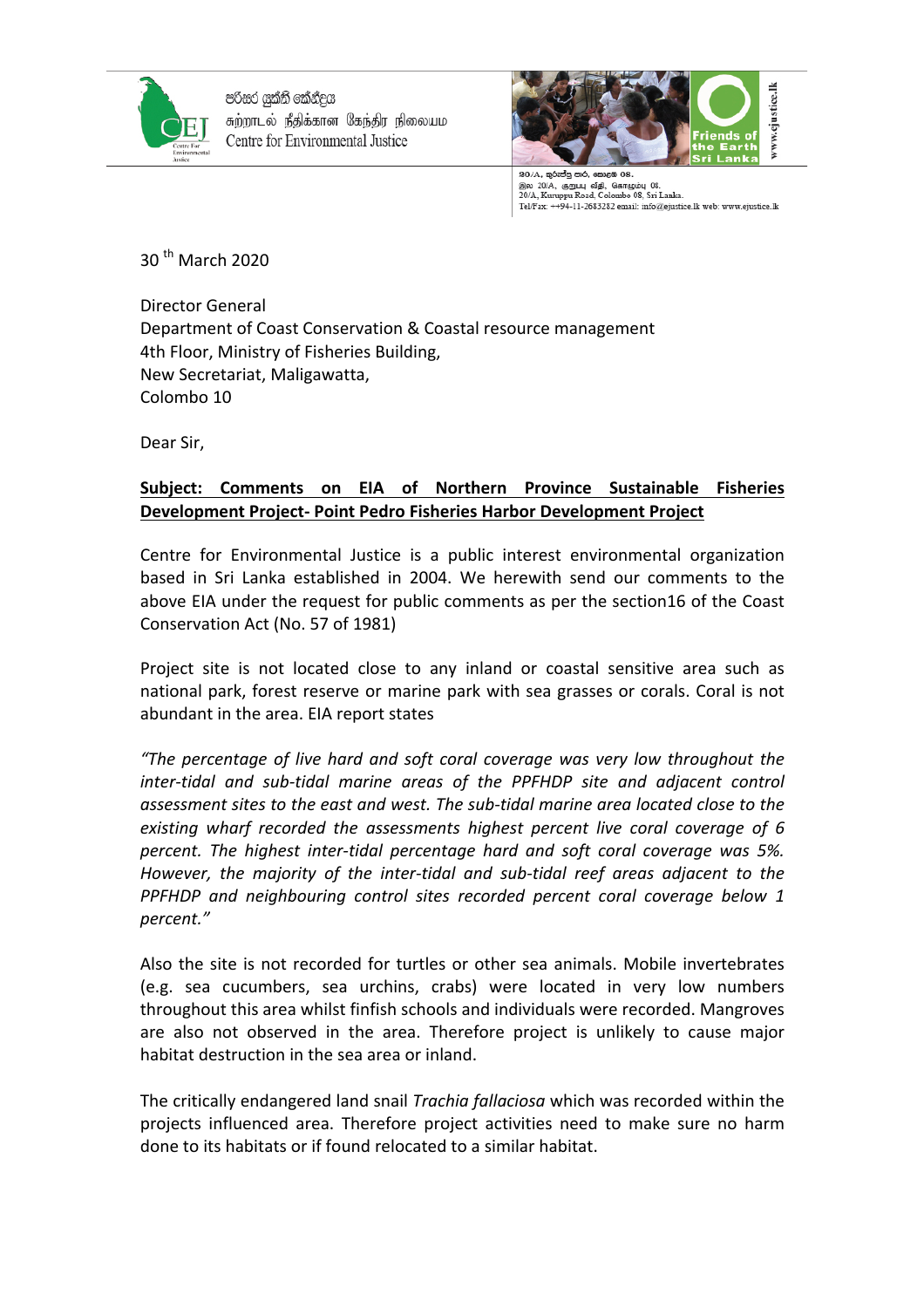However, It is estimated that 18,000 m3 of lime stone has to be removed for the establishment of harbor basin along with mud and sand. Dredging certainly does affect benthic life, which is destroyed by crushing or being sucked-up. Also it would take years to recover the habitats and flora such as algae and sea grass to grow. Most importantly EIA report should look into to the chemical changes, which could arise in the sea due to the limestone mining. Dredging should be undertaken during non- monsoon period and only the mid days within a phase of the new and the full moon days. During these days, the tidal amplitude is the lowest in the particular moon phase. As the water movement is the least, siltation on marine biota can be minimized

The estimated armor requirement is 327,500 m3. Potential quarries are located in Mullaithivu and Anuradhapura districts. It is also estimated that about 99,000 m3 of filling materials are required for the reclaim of land for the shore facilities and this also should be acquired from neighboring districts. This could arise significant environmental and social issues during extraction and transport. Therefore Central environmental authority should closely monitor the activities.

The Proposed Rehabilitation of Port of Kankesanturai (KKS) in Jaffna District also require rock excavation (260000 m3 and quarry sites are located in Mullaithiv district. Therefore if both projects were initiated simultaneously extra pressure would be added to the environment, road network. Therefore cumulative assessment is necessary.

Kodday is already a fishing village located in the Vadamarachchi North Divisional Secretariat (DS) Division. The divisional data reveals that 42.10% of the population, receive a monthly income of below Rs. 5,000 with only 16.69% of the population receiving a monthly income above Rs. 25,000. Therefore construction of the harbor would benefit them in increased economic activities in the area. However, a cost benefit analysis is not included in the EIA report to get a clear observation on this.

Necessity for any resettlement of families does not arise. However, extent of 0.0552 ha of private land will be acquired for the proposed harbor construction. Therefore, market value of the land should be offered as compensations to the affected 13 land owners. Utilize local labour and hire local skilled person would benefit the people in the area. Dredging activities might disturb the inshore fishing activities as fish schools can be moved away due to sediment plums created. Therefore 29 fisherman who has been using this area for fishing must be assisted financially if their harvest fails. This can be addressed through the proposed grievance redress mechanism.

It was revealed that the marine biodiversity is to rich in the area and the reason was given as human activities. Therefore once harbor development is over, a management plan should be developed to improve marine water quality and bio diversity in the area